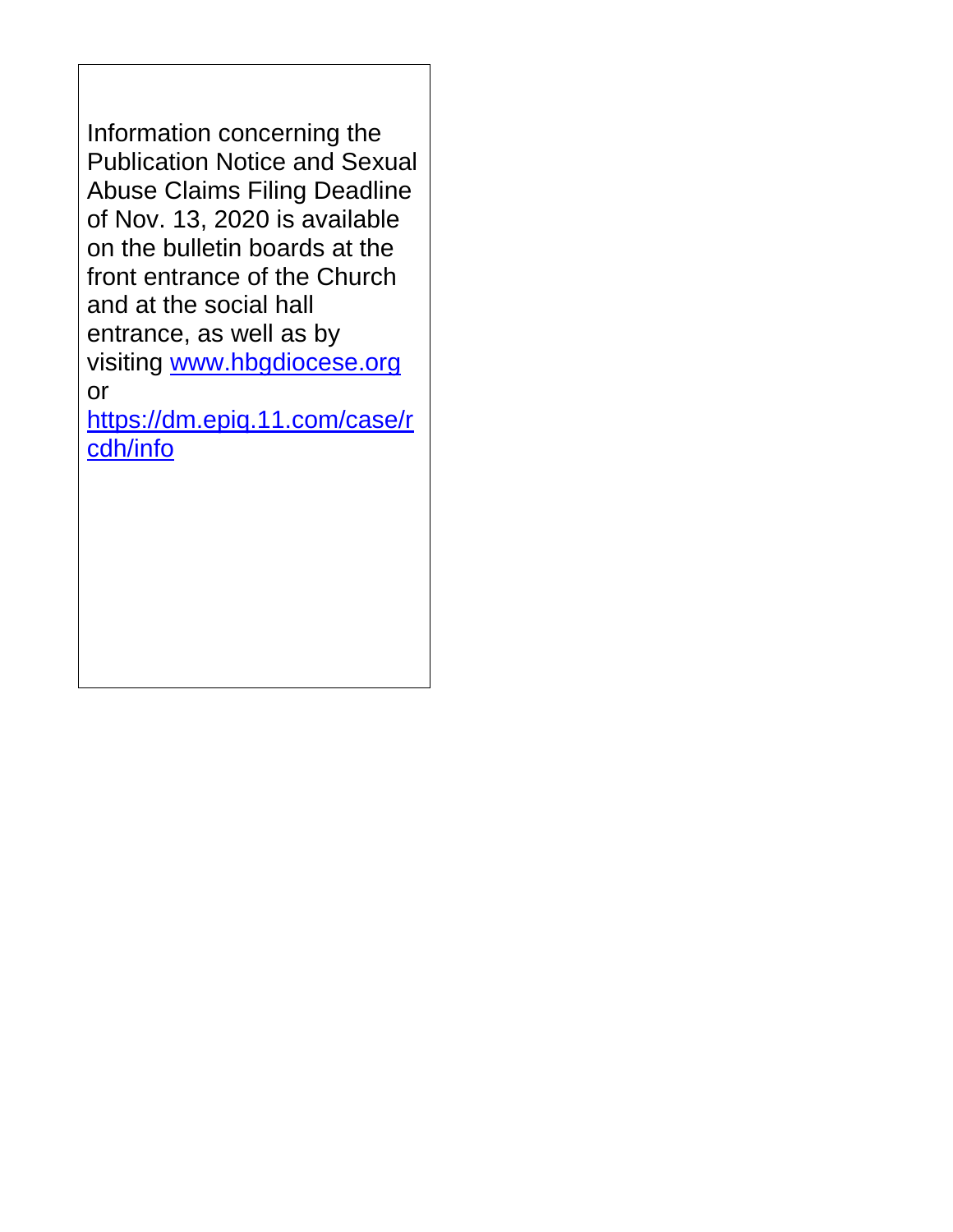#### **MASS INTENTIONS**

SATURDAY, JULY 11, 2020 5:00 PM+ Michael Vial

SUNDAY, JULY 12, 2020 8:15 AM + Frank Mannarino 11:15 AM – People of the Parish

MONDAY, JULY 13, 2020 NO MASS

TUESDAY, JULY 14, 2020 9:00 AM + Jerry Kammerdeiner

WEDNESDAY, JULY 15, 2020 9:00 AM + Ronald King

THURSDAY, JULY 16, 2020 9:00 AM – Special Intention of Barb Noel

FRIDAY, JULY 17, 2020 9:00 AM – Special Intention of Chris Betts

SATURDAY, JULY 18, 2020 5:00 PM + Susan Klunk

SUNDAY, JULY 19, 2020 8:15 AM – People of the Parish 11:15 AM + Ava Lawrence \*\*\*\*\*\*\*\*\*\*\*\*\*\*\*\*\*\*\*\*\*\*\*\*\*\*\*\*\*\*\*\*\*\*\*\*\*\*\*\*\*\*\*\*\*\*\*\*\*\*\*\*\*\*\*\*\*\*\*\*\*\*\*

#### **NEXT SUNDAY'S READINGS**

Wisdom 12:13,16-19 Romans 8:26-27 Matthew 13:24-43 \*\*\*\*\*\*\*\*\*\*\*\*\*\*\*\*\*\*\*\*\*\*\*\*\*\*\*\*\*\*\*\*\*\*\*\*\*\*\*\*\*\*\*\*\*\*\*\*\*\*\*\*\*\*\*\*\*\*\*\*\*\*\*

**SICK OF OUR PARISH –** Please keep our members in your thoughtful prayers: Fred & Yvonne Staub, Kenneth & Alice Williams, Helen Lawrence, Marilyn Drummer, Norma Woerner, Brenda Freed, Ken Jacoby, Syndia Helmers, Addie Mannarino, Carmen Miranda, Kai Goley, Richard Doll, Nickolas Willis, Loretta Gambrill, Steve Luckenbaugh, Candi Gilbert, Easton Tolson, Sharon Nowakowski, Stephen Nowakowski, Dianne Giampietro, Sarah Arigo, Jerome & June Rahm, Bobbi Pfaff, David Hartlaub, Bill & Marie Hallisey, Holly Fletcher, Dave Wolford, Madison Six, Antoinette Baguley, Lisa Marie Smith, Regina Luckenbaugh, Peg Aumen, Stella Thomas, Rogene & Ronald Blocher, William Riley, and Richard Shermeyer. **\*\*\*\*\*\*\*\*\*\*\*\*\*\*\*\*\*\*\*\*\*\*\*\*\*\*\*\*\*\*\*\*\*\*\*\*\*\*\*\*\*\*\*\*\*\*\*\*\*\*\*\*\*\*\*\*\*\*\*\*\*\***

**IN THE CHARITY OF YOUR PRAYERS,** please pray for the repose of the soul of Judy Goley of our parish, who died this week

**This Weekend's Mass can be viewed on your smart phone, tablet, computer or smart TV on Sunday Morning. Click on the link on the IHM Website home page (www.ihmparadise.org) and it will link to a YouTube recording of the Mass. It will be available anytime on Sunday.**

A listing of live broadcasting and/or recordings of Masses from parishes throughout the Diocese is available on the Diocesan website, [https://www.hbgdiocese.org/faith-in-time-of](https://www.hbgdiocese.org/faith-in-time-of-coronavirus/#parishes-live-streaming-mass)[coronavirus/#parishes-live-streaming-mass.](https://www.hbgdiocese.org/faith-in-time-of-coronavirus/#parishes-live-streaming-mass)

Please visit the Diocesan website [www.hbgdiocese.org](http://www.hbgdiocese.org/) – Health Alerts page for the most up-to-date information regarding the Diocese's response to COVID-19, including a listing of Diocesan event cancelations and postponements, as well as additional COVID-19 prevention measures and recommendations.

**PRAYER FOR VOCATIONS –** God is sowing seeds of a vocation to ordained ministry and consecrated life. Are you cultivating good soil in you and your family? May the seed take root in your hearts. (Matthew 13:1-23). If God may be calling you to the priesthood or consecrated life, visit our website at [www.hbgdiocese.org,](http://www.hbgdiocese.org/) call Father Jonathan Sawicki at 717-657-4804 or write: [frjsawacki@hbgdiocese.org.](mailto:frjsawacki@hbgdiocese.org)

**FAMILY PERSPECTIVE –** The stress and anxieties of family life are like "thorns which choke off" any opportunity to reflect God's presence in our lives. Notice in today's gospel Jesus "left the house" so He could connect with His Father. Grasp five minutes each day to appreciate God walking with you.

#### **QUOTES ON MOST HOLY EUCHARIST**

Because this bread and wine have been made Eucharist ("eucharisted," according to an ancient expression), "we call this food Eucharist, and no one may take part in it unless he believes what we teach is true, has received baptism for the forgiveness of sins and new birth, and lives in keeping with what Christ taught." St. Justin Martyr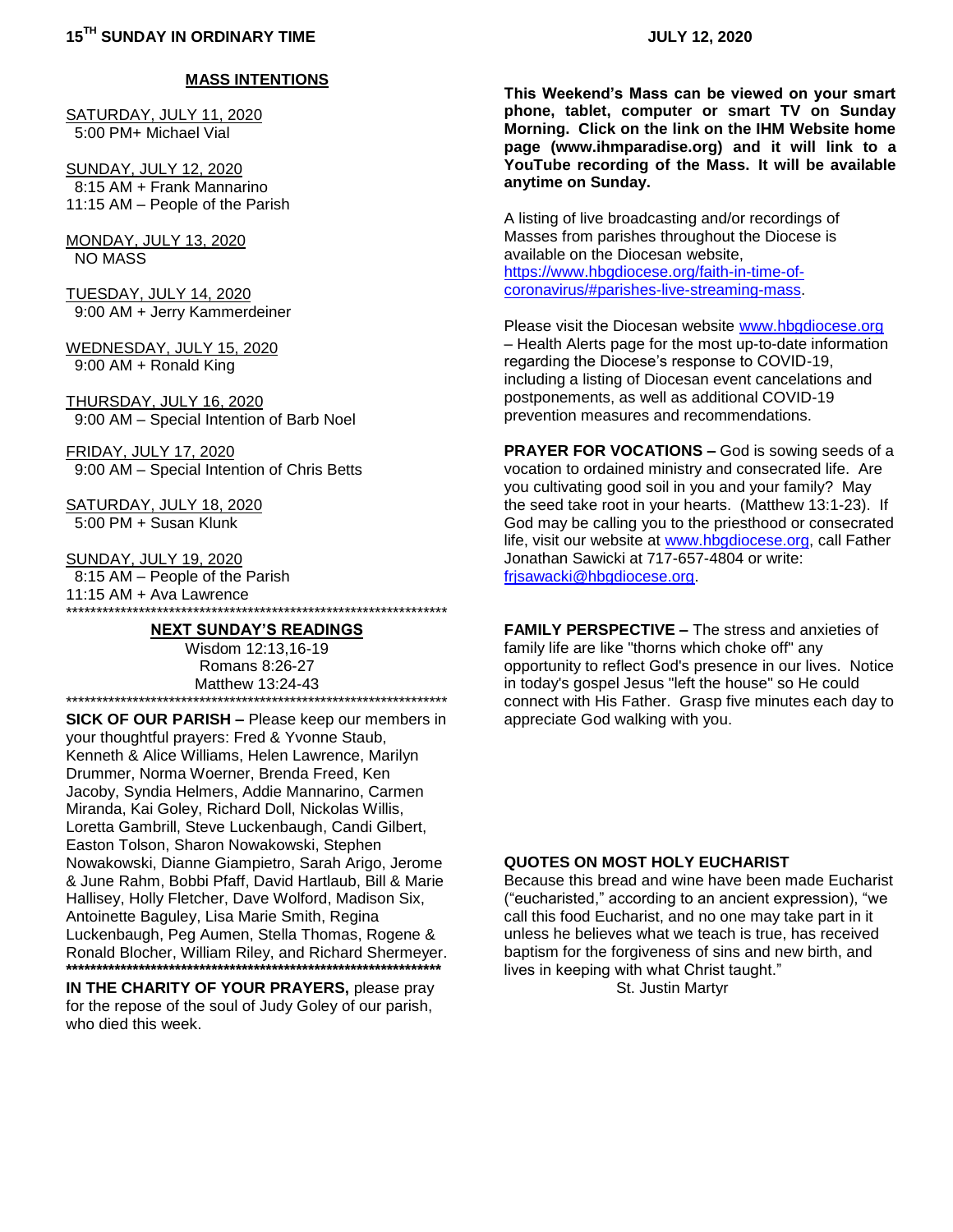Dear Brothers and Sisters in Christ:

As I know many of you are aware, the Roman Catholic Diocese of Harrisburg filed for chapter 11 bankruptcy in February of this year. We made this decision in an effort to ensure our financial ability to both provide fair and equitable compensation for survivors of past sexual abuse and ensure the future of the missions and ministries of the Roman Catholic Church within our Diocese's territory.

In support of this effort, I have asked your Pastor (Parochial Vicar) to read this letter to all of you this weekend and again in September to ensure that we reach as many survivors as possible before the claims filing deadline. The claims filing deadline is November 13, 2020. Claims can be made confidentially. Information on how to submit a claim has been posted at every church and school within the Diocese. We have also made this information available on the Diocese's webpage and the webpage maintained by the Diocese's claims and balloting agent, Epiq Restructuring, at https://dm.epiq11.com/case/rcdh/info. Additionally, information will also be published at least twice in your parish's weekly bulletin and you can ask any priest within our Diocese for more information as well. I ask that you please share this information with your family and friends who are not here today. Thank you in advance for your cooperation. Please be assured of my continuing prayers and I ask that you please keep me as well as all of the priests, deacons, and consecrated religious of our Diocese in your prayers as well.

Sincerely in Christ,

+ Rould Withing

Most Reverend Ronald W. Gainer

#### *FROM THE PASTOR'S DESK*

We have welcomed the reopening of our parishes for public worship and celebration of the Sacraments. However, an uptick in reported COVID-19 positive cases in several of our Counties is a cause of concern. To date, five of our parishes have had parishioners at Mass in the past two weeks who tested positive for COVID. It cannot be emphasized enough the need to follow all CDC, PA Dept. of Health, and Diocesan protocols regarding sanitization, physical/social distancing, and the wearing of masks.

Rev. Philip Burger

.

**WELCOME!** We welcome the following new members into our parish family: **Dennis & Doris Chrisman, New Oxford Howard & Erin Farrington & family, Hanover Ben & Alysa Markle & family, New Oxford Anthony & Kristin Daddario & family, East Berlin**

#### **THANKS TO \* \* \* \* \* \***

**\* \* \* \* \* \***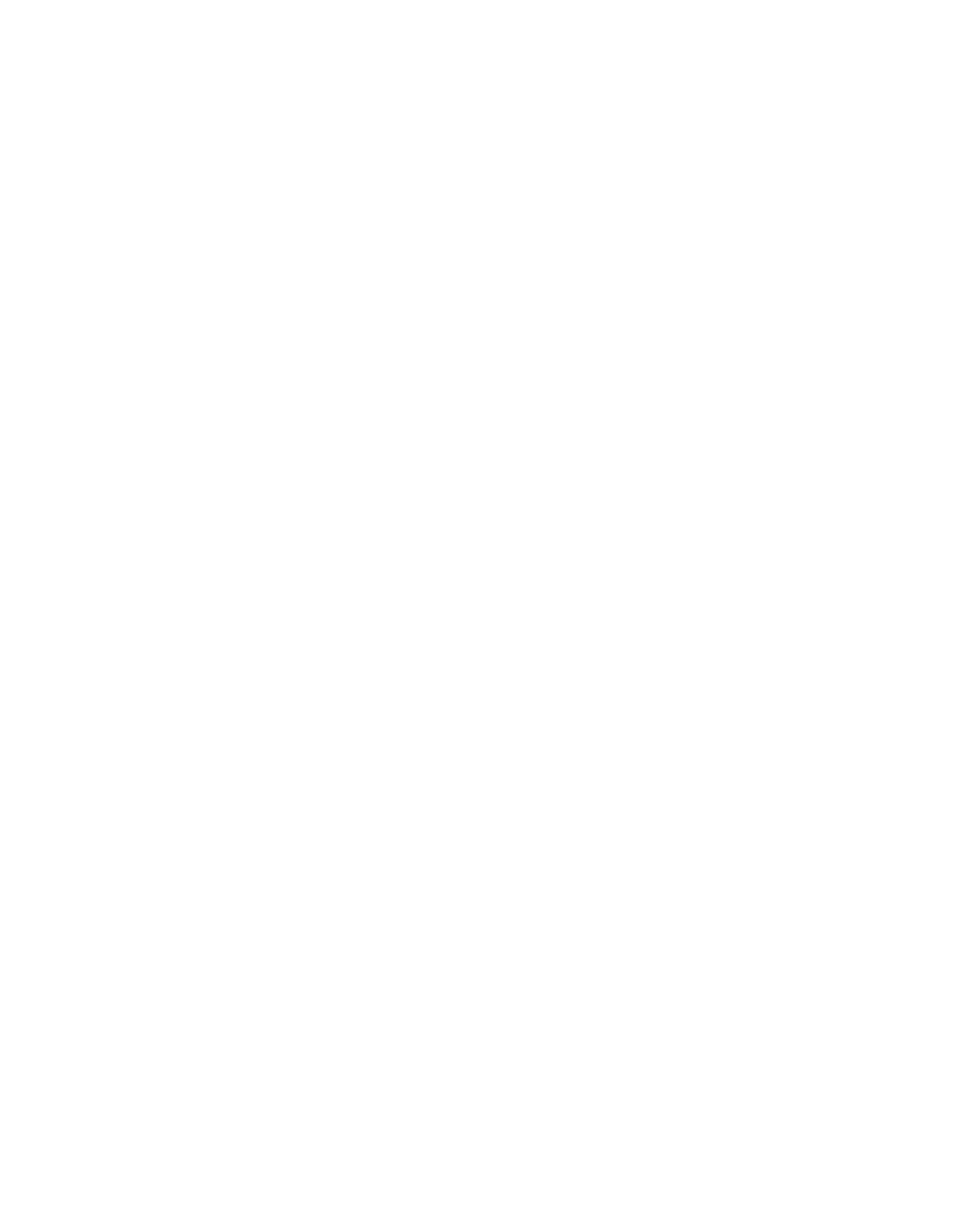Anyone whose health is compromised or doesn't feel safe to gather in large groups is **NOT** obligated to attend Mass.

This year we will **not** be following a summer schedule for Mass. We will continue with Masses Saturday at 5 PM, Sunday at 8:15 AM and 11:15 AM. In addition, we will have Mass Tuesday through Friday at 9 AM. Because of the seating capacity, we request that you reserve your place beforehand. If you wish to attend one of the **Masses on the weekend, call Sr. Rosanne at 717-259-0611**, **ext. 7**. If you wish to attend the **9 AM Mass on Tuesday or Thursday, call Anita at 717-259-0611, ext. 5**. If you wish to attend the **9 AM Mass on Wednesday or Friday, call Carol Stroud at 717-814-7918**. The call to reserve a seat needs to be made by the **Friday** before a particular weekend, no later than 3:30 PM, so that the seating plan can be completed properly.

**PLEASE NOTE CHANGE:** Confessions will be heard on Saturday from 4:00 PM to 4:45 PM in the social hall instead of 3-4 PM as originally outlined in Fr. Burger's letter.

Any group gatherings must be held outdoors, bring your own chairs and maintain safe distancing as required. **The indoor facilities ARE NOT AVAILABLE AT THIS TIME.**

#### **DIRECT PAYMENTS FROM BANK TO IHM PARISH**

Several parishioners have been utilizing this service from their Bank to IHM Church for the last several years. It has proven to be an easy and safe way for your parish contributions to be sent directly with little to no effort on your part.

Some parishioners lately have chosen the **TEMPORARY** service offered through the Diocese for their parish tithing. This is a temporary offer and the Diocese is not offering recurring giving for the parishes for the Sunday Offering gifts.

If you have been utilizing this service from the Diocese and wish to continue an "auto payment" direct to IHM, we are asking that you contact your bank and make the arrangements to have your payments sent directly to IHM Church, 6084 W. Canal Rd., Abbottstown PA 17301. It is a very simple process – request the payment through the "bill pay" program, give them the amount and schedule you want these payments to be made (weekly, monthly, etc.). They will send the check directly to our Church and credit is given immediately. There is no fee by the bank for either the parishioner or the parish. However, utilizing the service from the Diocese does cost the parish a fee for each payment made or any credit card transaction occurs.

As always, we appreciate the financial support of our parish and if you have any questions regarding this "auto pay" method for your contributions, please contact Anita in the parish office at 717-259-0611 ext 5.

**JUNE** 6<sup>th</sup>, we will be able to celebrate Mass again here at IHM. The obligation to attend Mass every Sunday is still dispensed by the Bishop until further notice.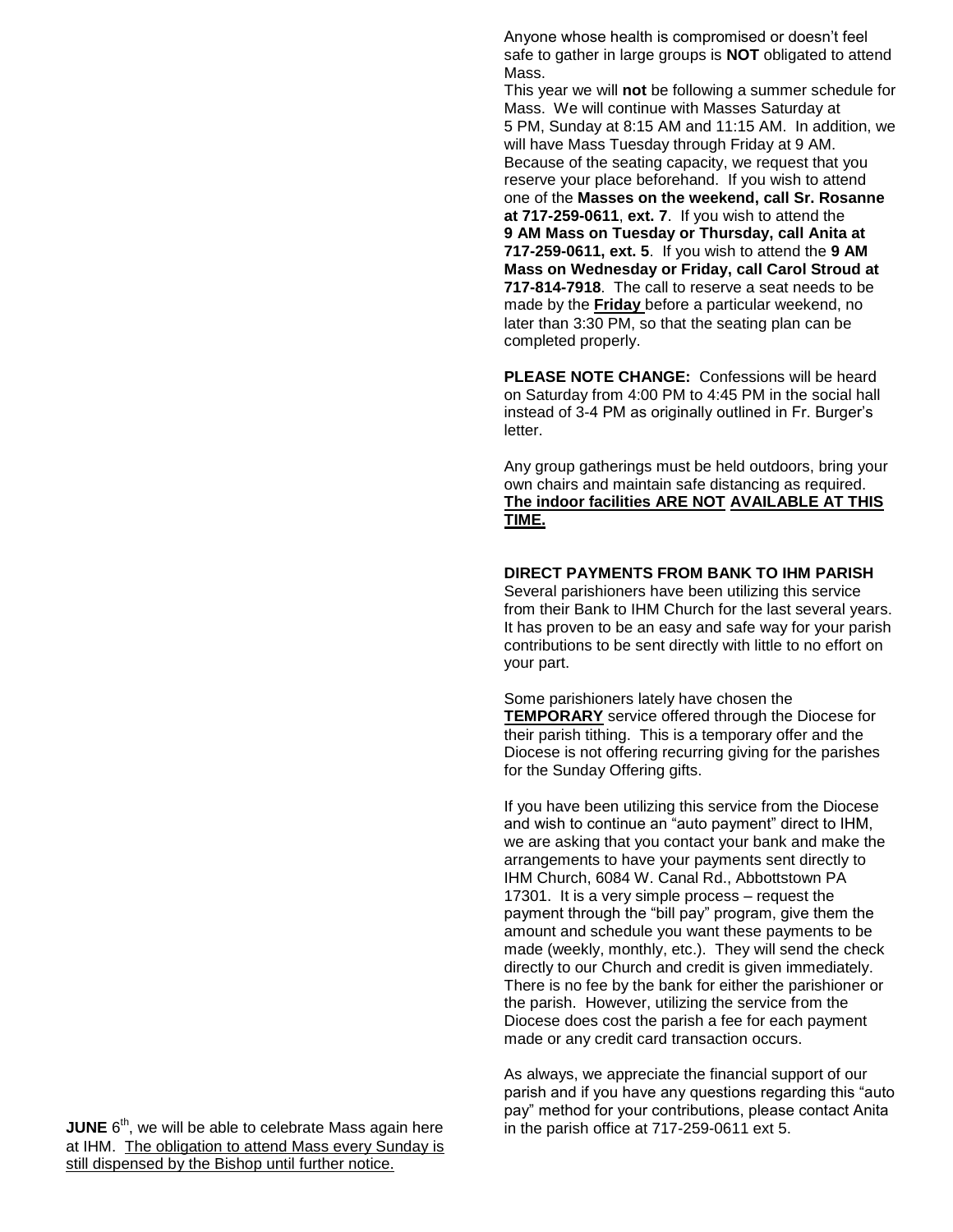## **FOOD PANTRY ANNOUNCEMENTS**

We are currently NOT collecting donations for the local food pantry. However, there still is a need; and New Hope Ministries is greatly involved with assisting us with monthly distributions in both East Berlin and Abbottstown. If you would like to contribute, please send a donation to New Hope Ministries at PO Box 448, Dillsburg, PA 17019. If you have items you wish to donate, please take them directly to a New Hope location (e.g. New Oxford); it is recommended that you call first to make arrangements.

The number of families served at the East Berlin Food Pantry on June 3<sup>rd</sup> was 36, which included 78 individuals. The number of families served at the Abbottstown Food Pantry on June  $4<sup>th</sup>$  was 17, which included 38 individuals.

MESSAGE FROM NEW HOPE – New Hope has remained open and are helping those in need in our community. See the video from the Executive Director, Eric Saunders on

[https://www.youtube.com/watch?v=0V\\_pdcpr204&t=13](https://www.youtube.com/watch?v=0V_pdcpr204&t=13s) [s.](https://www.youtube.com/watch?v=0V_pdcpr204&t=13s)

You can also see the flyer posted on the bulletin board which is filled with wonderful stories of love and compassion.

## **SPECIAL NOTE REGARDING MISSIONARY CO-OP**

In your packet of contribution envelopes received in the mail for May & June, there is an envelope for the Missionary Co-Op. This collection can occur anytime between June and August. Therefore the envelope is in the June packet. However, the Missionary Co-Op Priest will be coming here in August, so therefore, **please hold this envelope until August.** Thank you!

| <b>MAY FINANCIAL REPORT -</b>  |              |
|--------------------------------|--------------|
| <b>Monthly Budget</b>          | \$45,500.00  |
| Income for May 3rd             | \$10,115.00  |
| May 10 <sup>th</sup>           | 11,095.00    |
| May 17 <sup>th</sup>           | 7,288.00     |
| May 24th                       | 4,670.00     |
| May 31 <sup>st</sup>           | 10,053.00    |
| Diocesan on-line giving        |              |
| <b>During May</b>              | 2,970.00     |
| <b>TOTAL MONTHLY INCOME</b>    | \$46,191.00  |
| <b>ADDITIONAL COLLECTIONS:</b> |              |
| <b>Capital Improvements</b>    | \$<br>620.00 |
| <b>Ascension Thursday</b>      | 475.00       |
| <b>Pentecost</b>               | 2.210.00     |
|                                |              |

**MASS INTENTIONS –** Mass intentions are a wonderful way to celebrate a special occasion, remember those who have died or are sick and in need of our prayers. Please consider this as a "gift" for someone. Call Anita in the Parish Office to arrange your Mass intentions. With the county stay-at-home orders in place, and our Masses being recorded for the website, we have not had Mass requests lately and therefore are running

low. Please consider having a Mass said for a loved one or a special occasion.

**PARISH CARING COMMITTEE –** Assists parishioners on an as needed basis, in times of need or stress and provides visitation, care giver relief, meals, errands, light household chores and local transportation. To request assistance or to become a Caring Committee Volunteer, contact Cathy Gunzelman at 717-225-6516.

**DIOCESAN ANNOUNCEMENT –** Information concerning the Publication Notice and Sexual Abuse Claims Filing Deadline of Nov. 13, 2020 is available on the bulletin board at the social hall entrance, as well as by visiting [www.hbgdiocese.org](http://www.hbgdiocese.org/) or <https://dm.epiq.11.com/case/rcdh/info>

#### **SIGN UP FOR THE DIGITAL CATHOLIC WITNESS**

The Catholic Witness transitioned to a weekly digital edition in May, reporting news and features that reach Catholics instantly. The digital format features a weekly e-newsletter with stories, photos and videos, as well as a designed PDF that can be printed and shared. The digital service is free to all subscribers. Sign up today at [www.hbgdiocese.org/the-catholic-witness](http://www.hbgdiocese.org/the-catholic-witness-newspaper/catholic-witness-signup/)[newspaper/catholic-witness-signup/](http://www.hbgdiocese.org/the-catholic-witness-newspaper/catholic-witness-signup/) and join us as we continue to share in the Church's mission to tell the Good News of Jesus Christ in the context of today's world.

#### **VACATION BIBLE SCHOOL**

It is with deep sadness that we announce that Vacation Bible School 2020 is **CANCELLED!** Not having enough information as to how long we'll be in the Yellow phase and "social distancing" and most importantly  $\sim$  for the protection of our #1 priority  $\sim$   $\sim$  our children, we will only be more excited to "hop on board" ROCKY RAILWAY next summer.

#### **MARK YOUR CALENDARS – NEW DATES!**

+ Our **PARISH MISSION** with Rev. William Garrott which was scheduled for May 3-5 has been rescheduled for Dec. 6-9, 2020.

+ Our **PARISH CELEBRATION OF THE 175TH ANNIVERSARY OF OUR CHURCH** which was scheduled for June  $7<sup>th</sup>$  is now scheduled for Oct. 11<sup>th</sup>. More info will follow on both these events.

+ Our **PARISH EUCHARISTIC DEVOTIONS** is still scheduled on Sept. 13-15<sup>th</sup> at 7 PM with Rev. David Hereshko.

**PARISH FLOWER BEDS –** Spring is officially here and it is time to clean out the flower beds, plant and mulch for the summer! Some people have already been here to take care of their gardens and they look beautiful !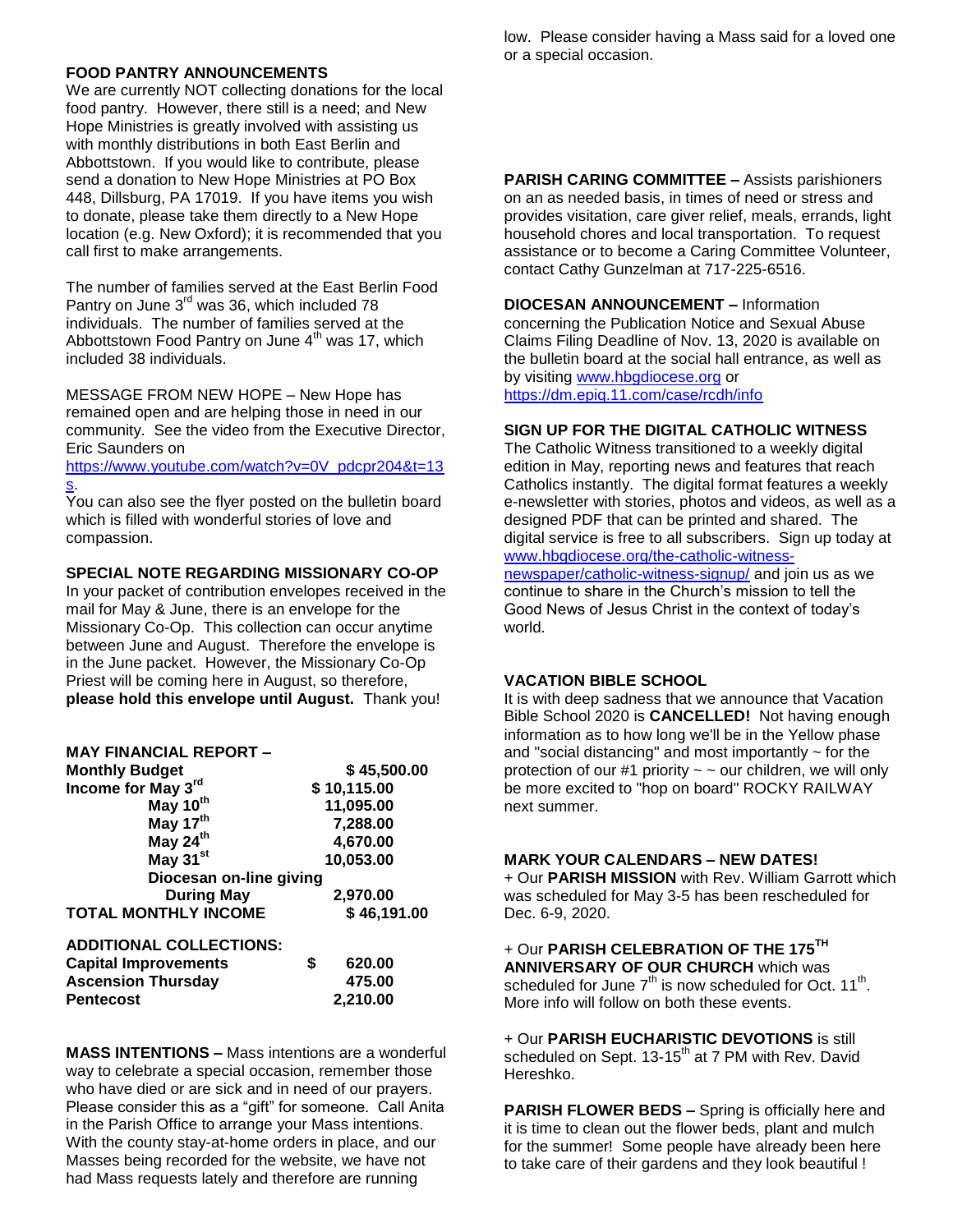If you plan to keep the garden you were previously assigned, please call Anita in the parish office so we know what flower beds are taken and what still needs to be assigned.

#### *PRAYER TO SAINT MICHAEL THE ARCHANGEL*

*St. Michael the Archangel, defend us in battle, be our protection against the wickedness and snare of the devil. May God rebuke him, we humbly pray, and do thou, O Prince of the Heavenly Host, by the power of God, cast into hell Satan and all the evil spirits who prowl about the world seeking the ruin of souls. Amen.*

## **WEEK-AT-A-GLANCE March 15th – 21st**

**Sunday, Mar. 15th – Religious Education from 9:30 – 11 AM**

- **Sunday, Mar. 15th – Adult Enrichment Class in The social hall, 9:30-11 AM**
- **Monday, March 16th – Cub Scouts, 6:30 PM**
- **Monday, March 16th – Legion of Mary in Rel Ed Bldg**

 **Room 4, 7 PM**

**Monday, Mar. 16th – Charismatic Prayer Group in Social Hall, 7 PM** 

**Wednesday, Mar. 18th – Soup and Sermon, Noon – 1 PM in social hall**

- **Wednesday, Mar. 18th – Boy Scouts, 6-9 PM**
- **Thursday, Mar. 19th – Faith Sharing Group in the**

 **Social Hall after Mass**

# **Friday, Mar. 27th – Stations of the Cross, 7 PM**

#### **MISSION FOR LITURGY AND WORSHIP**

**ALTAR SERVERS** for Sat/Sun Mar. 28-29 **5:00 PM Mass: 8:15 AM Mass: 11:15 AM Mass:** Coordinator is Kelli Maysilles.

**LECTORS** for Sat/Sun Mar. 28-29 **5 PM MASS – 8:15 AM MASS – 11:15 AM MASS –** Coordinator is Dianne Giampietro.

**EXTRAORDINARY MINISTERS OF HOLY COMMUNION (EMHC)** for Sat/Sun Mar. 28-29 **5:00 PM: 8:15 AM: 11:15 AM:**  Coordinator is Claire Wentz.

**GROCERY CERTIFICATES** – The sale of the grocery cards is very beneficial to our parish. Please know how very grateful we are to all of you who support our

Grocery Certificate Program and ultimately our Religious Education Program. IHM receives a 5% profit from the sale of all the grocery cards purchased. We thank all those who continually support the sale of the Weis and Giant cards. The cards are sold after each Mass at the front entrance door. They are also available in the parish office throughout the week. Please help support this wonderful program! During the week of Mar. 15, 2020 we sold \$740 for a profit of \$37.00. Due to the cancellation of all Masses, gift cards can still be purchased at the parish office Monday through Friday between 8:30 AM and 2:30 PM.

**HANDICAPPED PARKING SPACES -** We urge and encourage those of you who are in need of this service to please use them. They are so much closer to the Church. You may use the CHURCH EXIT to get into the spaces on Saturday night or for 8:15 Mass on Sunday. For the 11:15 Mass, you may use this entrance until 10:45 and be parked before the children are being dismissed from Religious Education classes. For safety reasons, please do not come in the EXIT and park the wrong way along the side of the Church. **Please note ~ the same rules apply here as elsewhere in using these spaces. You must have a Handicapped Placard or it be indicated on your license plate anytime you park in these spaces.**

#### **ABBOTTSTOWN/EAST BERLIN FOOD BANK –** The

food pantry in East Berlin held on Feb. 5th served 49 families which included 124 individuals. The number of families served at the Abbottstown location on Feb. 6th was 16 for a total of 41 individuals. The link to the Time to Sign Up page for the food pantry on **Wednesday**, **March 5th** at the East Berlin location is [www.volunteersignup.org/MYX8P](http://www.volunteersignup.org/MYX8P) and **Thursday,** 

**March 7th** at the Abbottstown location is [www.volunteersignup.org/FPFHR.](http://www.volunteersignup.org/FPFHR) Please remember to drop off health/beauty items, such as soaps, toothbrushes, diapers, as well as LAUNDRY DETERGENT, etc. and place them in the food pantry barrels.

**GROCERY CERTIFICATES** – Please know how very grateful we are to all of you who support our Grocery Certificate Program and ultimately our Religious Education Program. IHM receives a 5% profit from the sale of all the grocery cards purchased. **Before going**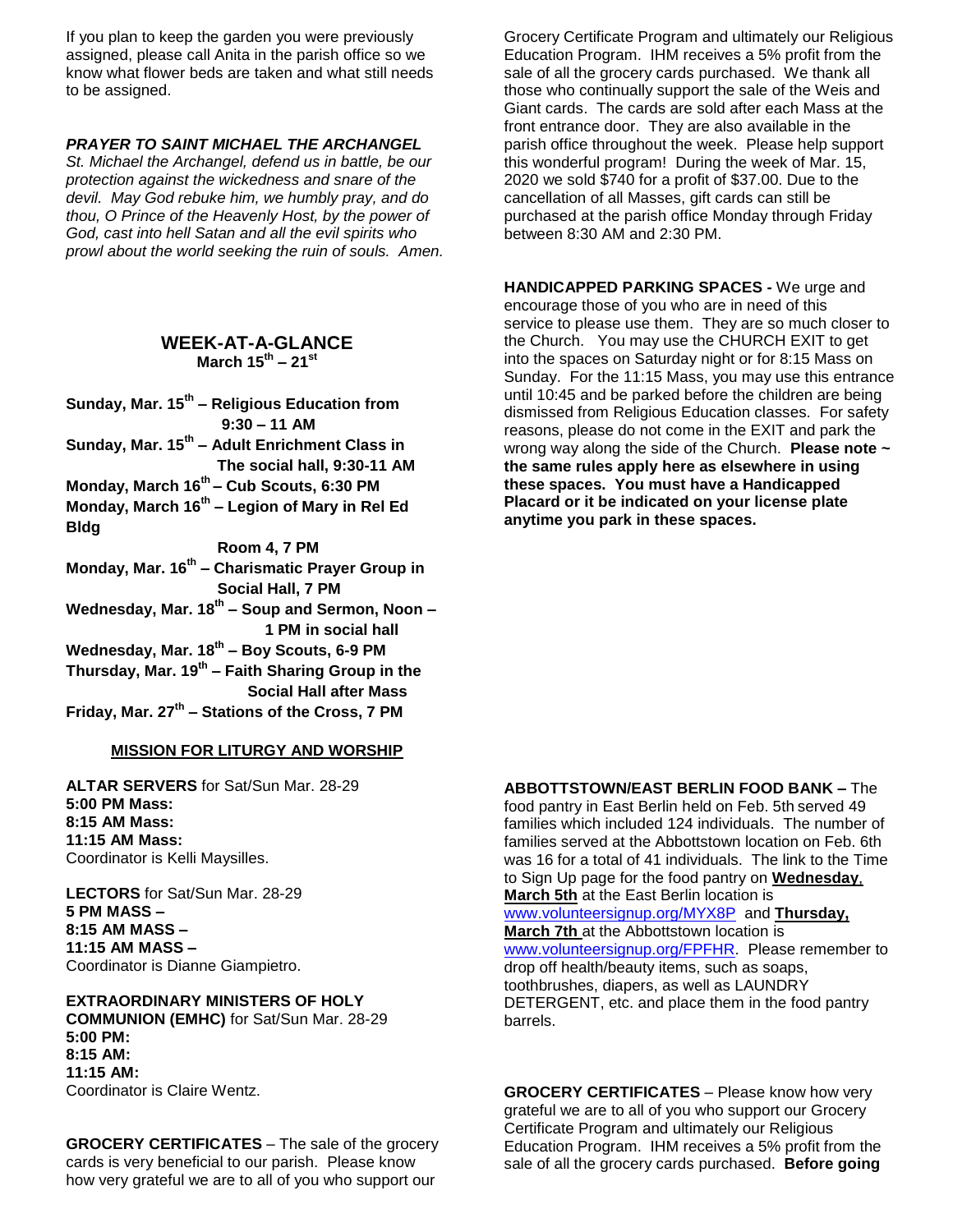**for groceries, please consider purchasing Weis or Giant cards after each Mass at the front entrance.** Cards can also be purchased in the parish office during the work week. Thank you for your support of this wonderful program! During the week of Jan. 19, 2020 we sold \$360 for a profit of \$18.00.

**WEEKDAY MASS PARKING –** In inclement weather please use common sense for traveling for daily Mass. Do not put yourself in any harm. Anyone attending the weekday Masses are asked to park in the lot beside and behind the Church whenever there is snow and ice. This parking area will be made ready first for anyone on the property.

## *Message from the Pastor*

## **EUCHARISTIC ADORATION**

**WHEN:** Every First Friday of the month beginning Jan. 3, 2020 **WHAT:** Two Hours of Eucharistic Adoration **WHERE:** Immaculate Heart of Mary Church **TIME:** 7 PM – 9 PM

**PRAYER SHAWL MINISTRY –** CAN YOU DONATE NEW YARN? During the last year, the Prayer Shawl Ministry has made over 50 items for our own parishioners, Rachel's Vineyard retreatants, Cross Keys Village Skilled Nursing patients, Spiritrust Lutheran hospice and Hanover Hospital Maternity. **We rely on your donations to help with our yarn expense.** Please drop off your donations in the covered gray boxes at the entrances to the church. If you know of anyone who would benefit from a prayer shawl, please call the parish office at 717-259-0611. Thank you!

**CONGRATULATIONS** to the following students at Delone Catholic High School for achieving honor roll status: FIRST HONORS: Audrey & Abigail Sell, Jacob Fleming

SECOND HONORS: Harrison Smith, Avery Kuntz & Julia O'Brien

**CHILDREN'S LITURGY -** As you know, our children (ages 3 through 2nd grade) have a wonderful opportunity at the 11:15 Mass when they are called forth and dismissed for "Children's Liturgy of the Word," the ability to learn about the scripture readings on their level. We are in **great need of more volunteers,** who have Diocesan clearances to participate in this ministry. If we have a pool of at least 6 to 8 volunteers, then everyone only has a turn every 6 weeks or so. **PLEASE** consider offering your services for this wonderful ministry for our children. If you are able to help out, please call Sister Rosanne @ (717) 259-0611, ext. 7

**FOOD PANTRY DONATIONS –** We are often asked about which items are most in need. Well, the answer would include a number of non-food items because those items are very much needed but not donated as often as food. These items include such essentials as shampoo, soap, toothpaste, dental floss, toothbrushes, deodorant, toilet paper, tissues, paper towels, and laundry detergent. Of course, we can also use food donations; but we ask you to donate items with good expiration dates (or expired in the current year). Also, all donated items must be unopened. Any questions contact Pat Renaut at 717-637-1110 or [patrenaut@hotmail.com.](mailto:patrenaut@hotmail.com)

## **A FRIENDLY REMINDER**

From the middle of September until the beginning of May, Religious Education Classes are in session! Please be extra mindful of **SAFETY** on Sunday mornings after the 8:15 Mass as you are leaving the parking lot (especially if you are parked on the side of or behind the Church). That is when our children are being dropped off for CCD. Cars are moving and children are walking and most likely **"aren't looking/noticing"** that cars are backing up and pulling out.

Also around **11:00 AM** when children are being dismissed from the Religious Education Center and are waiting for their parents to "pull up in the car line" to pick them up. There are 150 children in the CCD and they and their safety are our #1 priority!

If you are in need of a "Handicap Parking" spot, please plan on coming to the 11:15 Mass by **10:55 AM.** You can come in the **EXIT** driveway and pull right into one of the spots. Parents pick their children up beginning at 11:00 AM. Once their cars start moving, it is about safety! If you choose not to do this and you get in the "parent car line" then please **be patient.** Please do not try and come up along side the cars that are in line. Most of the time all children get in their cars on the right hand side where adults are right there with them. Occasionally, the children need to get in on the left side because of infants in the car. It takes about 7 minutes to get every child in their car and on their way home safely. Thank you for your understanding!

## **AERO ENERGY HOUSE OF WORSHIP PROGRAM –**

This program was established to provide Aero Energy customers an opportunity to give to our church. To participate, Aero Energy customers sign up by phone or online and Aero Energy donates 4 cents for every gallon of fuel they use to us. Please call if you are not already part of this wonderful program. It's an easy way to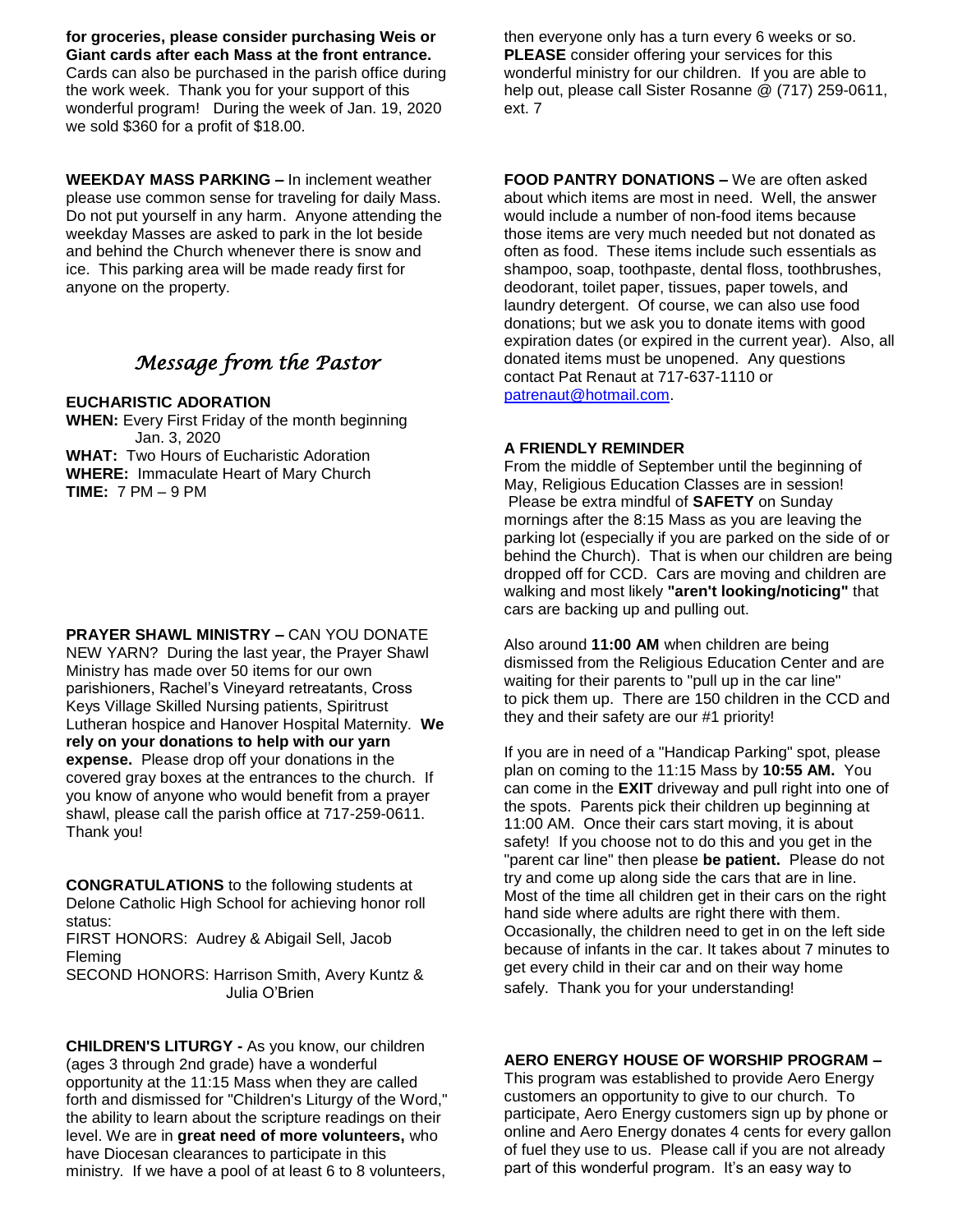benefit Immaculate Heart of Mary. Last heating season, IHM was among the top 5 churches in donations received! To sign up, call 888-827-17136.

#### **HOUSE OF WORSHIP PROGRAM**

We would like to express our most sincere gratitude to all those who participate in the Aero Energy House of Worship Program. Our parish received a check in the amount of \$527.16 from this past heating season! IHM receives 4 cents per gallon for anyone using heating oil or propane that is a current customer of Aero Energy or anyone who becomes a NEW customer. If you are not already participating in this program and would like to, please call Aero Energy at 888-827-1713 to sign up for the House of Worship Program. There is no additional cost to anyone who participates – it is a donation from Aero Energy to our church. Thanks to all who participate!

**OFFERTORY PROCESSION** – For the benefit of you, our long-time parishioners as well as you, our **NEW**  parishioners ~~ we invite you and your family to participate in the Offertory Procession when you come to Mass on Saturday night or Sunday.

Perhaps you have NOT noticed the 3 crosses and the picture frame on the ledge behind the last pew (**right hand side**) as you come into Church. There is an invitation from Fr. Burger in the frame for you to bring forth the gifts at the Offertory time. You just need to take the 3 crosses to the pew with you, and when the altar server goes to the back of the Church with the Processional Cross, you get out of your pew and head to the back of the Church. One of the ushers is there to assist you, if necessary. The gifts (the paten of hosts and the cruet of wine) are on the ledge by the picture frame. You bring those gifts, as well as the collection basket forward, following the altar server with the cross. Please consider having your family participate in the Offertory Procession. This is a simple way to participate more fully in the celebration of the Mass.

**SCAM ALERT!** Once again someone is using the Pastor's name to scam people into buying gift cards or giving their cell number to them. Neither Fr. Burger, nor any Diocesan Priest, will ever ask you to supply him with gift cards or give your cell number in order to help him out. Please **DO NOT** respond to any emails you may receive or any text message asking if you are available to do him a favor and purchase gift cards for someone who is sick.

**HEALING HEARTS** is a support group for widows and widowers. The group will meet once a week on

Thursday nights from 6pm until 7:30 pm at Kim Aiello's house at 1650 Pine Run Road, East Berlin. The meetings will consist of prayer, bible study, share time, Christian music, group social outings, like going to see a Christian movie, attending a Christian Concert, or listening to a Christian Speaker. The support group goal is to help heal the broken heart and replace sorrow with joy, by finding peace through a personal relationship with the Lord. Contact Kim Aiello at 717-476-7504 or emailing her at *jkilo1@hotmail.com.* 

## *SUMMER WEEKEND MASS SCHEDULE*

*Saturday 5 PM, Sunday 8:15 AM and 10:15 AM* 

#### **ARE YOU CARING FOR AN AGING PERSON?**

There is a safe website where you can get help and ideas. Go to [www.agingcare.com.](http://www.agingcare.com/) You can sign up for their emailed newsletter at the bottom of the home page. I have been following the newsletters and find a lot of articles which may be useful. If I can be of any help, please contact me at [roywainwright3@gmail.com](mailto:roywainwright3@gmail.com) or 717- 619-7243.

**FLOWERS –** Looking for a way to memorialize a loved one or celebrate a special occasion? A beautiful way would be to order flowers on the altar. Most weekends are available from now through the end of the year. **Please call Anita in the parish office** to make arrangements.

#### **CATHOLIC CHARITIES COUNSELING SERVICES:**

Depression and anxiety can occur when we have a loss or a major change in our life. A licensed skilled therapist can help you by listening, processing, and giving you the power to make positive change. Catholic Charities Counseling Services is accepting new clients for four office locations throughout the Diocese. Catholic Charities Counseling is for anyone: children, adolescents, adults, and couples. Services are provided in a confidential office setting. Services include individual and family therapy, marital counseling, and parent-child counseling. We accept Medical Assistance, or clients can pay for services (discount fee schedule available). Just call for an appointment: Capital Region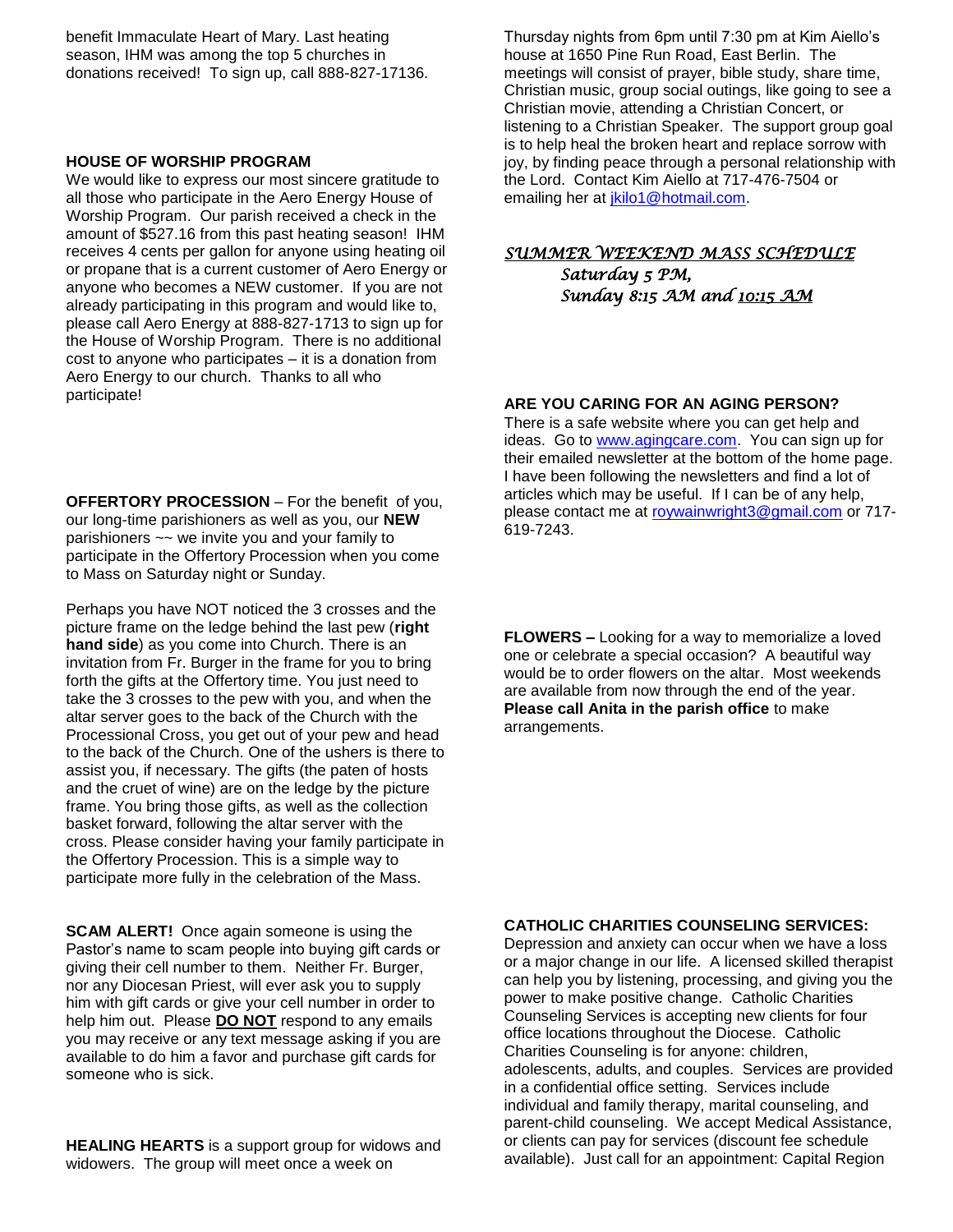717-233-7978; Lancaster 717-299-3659 or 717-392- 2113 (Espanol); York 717-845-2696; Paradise School Office (Abbottstown) 717-259-9537. Visit [www.cchbg.org](http://www.cchbg.org/) for more information.

## **Don't Get Scammed!**

Scammers are now posing as priests and other clergy. In this latest scam, you might receive an email or a text message that appears to be from your Pastor or another priest that you may know. The scammer ask you to help someone in need by purchasing a gift card and to provide the codes on that card.

Here's how to protect yourself from being scammed. 1 – Know that scammers are out there. Be suspicious of any request for funds of any type via an email message or a text message. Verify any request with a call to the person who supposedly sent it or a call to the phone number of the text that you received. 2 – Know that any email from a priest should be from a diocesan or parish email account. Messages sent from free services, such as Gmail or Yahoo, are more likely to be scammers.

3 – Many clergy do not share their cell phone numbers publicly. If you receive a text message from someone not on your phone's contact list, be suspicious. 4 – Know that priests will NEVER ask for financial transactions via email or text messages.

## **IMPORTANT CHANGE FOR HANOVER HOSPITAL**

**ADMISSIONS –** The Hanover Hospital – UPMC Pinnacle Health has issued the following changes to their policy effective December 2018.

- 1. Clergy will not be able to view denominational lists at the front desk.
- 2. Clergy will not be able to obtain patient information at the front desk unless they have the patient's name.
- 3. If the patient indicates a congregational affiliation in the admissions interview, the Chaplain will call the congregation. If the patient indicates to the Chaplain on his or her rounds that he or she belongs to a particular congregation and gives permission the Chaplain will call the congregation.
- 4. In an emergency situation if the patient or family indicates a congregational affiliation to the Chaplain or other staff and gives permission to call the congregation, every effort will be made to notify the congregation.

**Because of these changes, it is very important that a family member contacts the parish when someone is admitted.**

**IMPORTANT ANNOUNCEMENT –** It has been noted that some people, who are dropped off or picked up for Mass, are doing so at the steps right along West Canal Road. Especially at night, and given the adjacent hill, it is deemed this is unsafe given the speed and flow of traffic. For accessible and safe access to the Church at all times, please use the side social hall doors. Thank you.

**SUGGESTION CARDS** are available on the back ledges and at the entrances of the church. If you have any suggestions on how to make our parish better, please fill one out and return it in the collection basket.

**BOXTOPS FOR EDUCATION –** Please keep collecting and sending in those BoxTops for Education for St. Teresa School. If you'd like to help out trimming those BoxTops, please contact [kwenger@hotmail.com.](mailto:kwenger@hotmail.com) All help is appreciated!

**EVENT NOTICE –** I have been a parishioner at Immaculate Heart of Mary Church for more than 40 years and employed in the newspaper business for more than 20 years. We have many wonderful events happening here at our parish and we'd like to get the word out to the public. Please feel free to send me any events that would be of interest to our local community – from Lenten dinners to youth events to Bible studies and everything in between! You can send information to: [6fletch@embarqmail.com.](mailto:6fletch@embarqmail.com) Don't forget to tell me the following: WHAT is the event? WHO is invited? WHEN is the event? WHERE is the event? WHY should people attend? HOW can they get more information? If you have any questions, fee free to call or text me at 717-357-8051. Thank you! Holly Fletcher

**HEARING IMPAIRED –** Anyone who is hearing impaired may find it helpful to sit in Pew #9 on the Sacristy side. You will notice "hearing impaired" stickers on the side of the pew to indicate the best place to sit if you are

hearing impaired.

**CHILDREN'S CHAPEL –** For everyone's information, especially for those who may be new to our parish, there is a so-called **Children's Chapel** or **Cry Room** here in the Church. It's located in the front left corner of the church, where a restroom is also located. As a parish family, we want children and families to be welcome here at Mass, and so it's important to have an appropriate place in the church for babies and young children when they get fussy and need extra attention. We really want to encourage parents to use this space to tend to their children as needed. Please, feel free to just get up when need be from the body of the church, and utilize this space. Then you can better tend to your